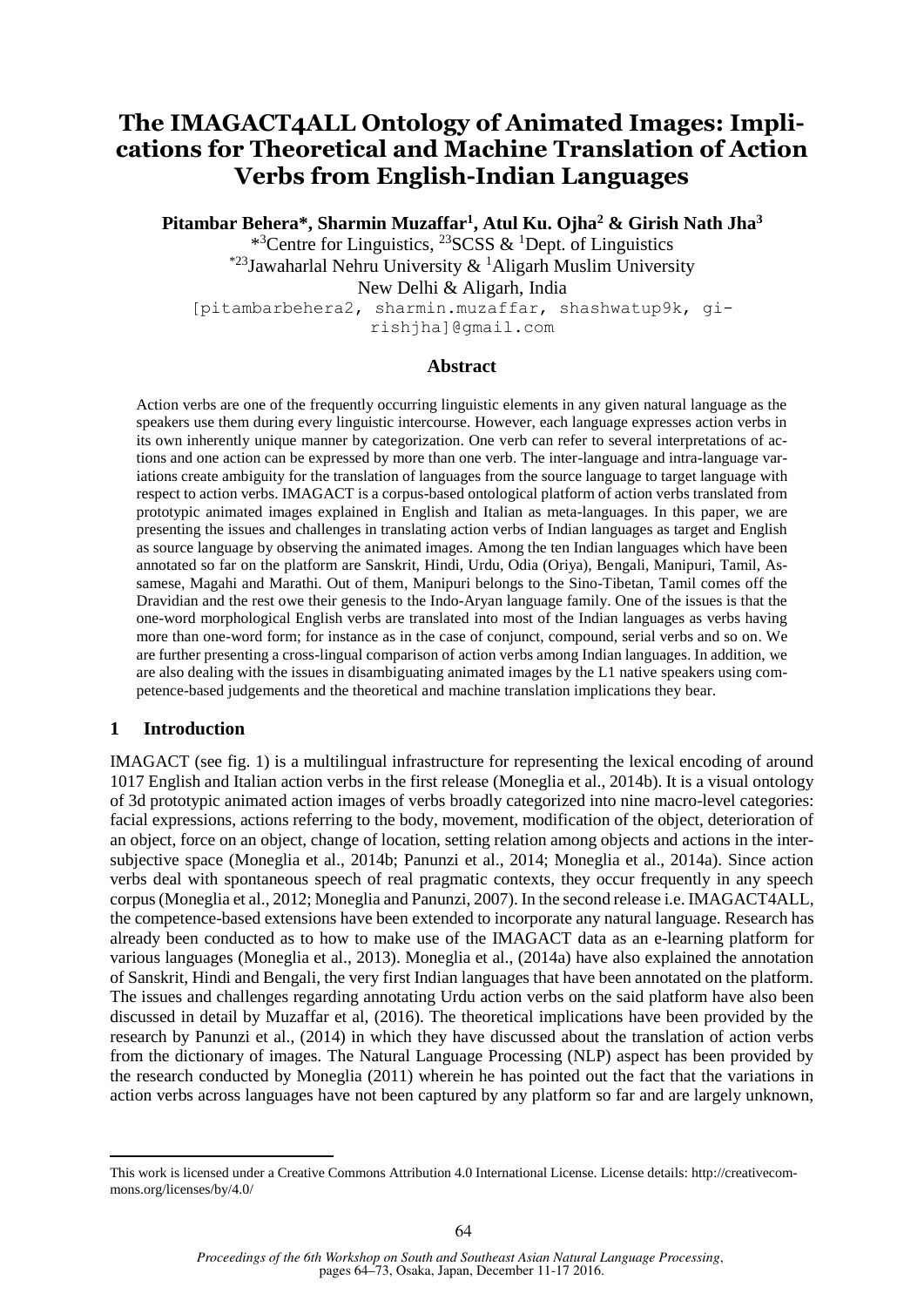but the IMAGACT platform brings out those variations for linguistic disambiguation purposes in Machine Translation (MT).



Figure 1. IMAGACT4ALL Log-in Platform

On this platform, the metalanguages considered for translation of animated actions are English and Italian and later extended to Spanish and Chinese. As reported by Muzaffar et al. (2016), the number (521) of verbs from Italian-English annotated is 515 and translated is 473. Out of the total 550, annotated and translated verbs from English-Italian are 546 and 497 respectively. So far as Italian is concerned, Italian-Chinese out of total 521 verbs, 430 have been annotated and 156 have been translated. In addition, the annotated and translated verbs are 30 and 22 respectively out of 550 verbs from English-Chinese. As far as the Indian languages are concerned, (see fig. 2) Odia, Manipuri and Tamil have 110 number of annotated verbs each and Magahi and Urdu have 100 each respectively. Hindi, Bengali, Sanskrit and Assamese have 149, 210, 256 and 662 annotated verbs respectively whereas Marathi is at the initial stage of incorporation.



Figure 2. Translated Verb Distribution from English-Indian Languages on the IMAGACT4ALL Platform<sup>2</sup>

### **1.1 Process of Translation**

The process of translation can be comprehended from the very architecture (see fig. 3) of the IMAGACT Platform. The platform contains an ontology of action verbs that are quite frequent in any natural language. Some of the most universally frequent action verbs have been selected for incorporation into the web-based interface. All the actions have been initially annotated in English and Italian as meta-languages. Later, in the IMAGACT4ALL platform the verbs have been extended to Spanish and Chinese. Based on the actions, the verbs have been visually animated and linked by the BabelNet Project<sup>3</sup> for the avoidance of semantic under-determinacy. The gallery of images has been divided into nine macro-level

 <sup>2</sup> As adapted from Jha et al., 2016

<sup>3</sup> http://babelnet.org/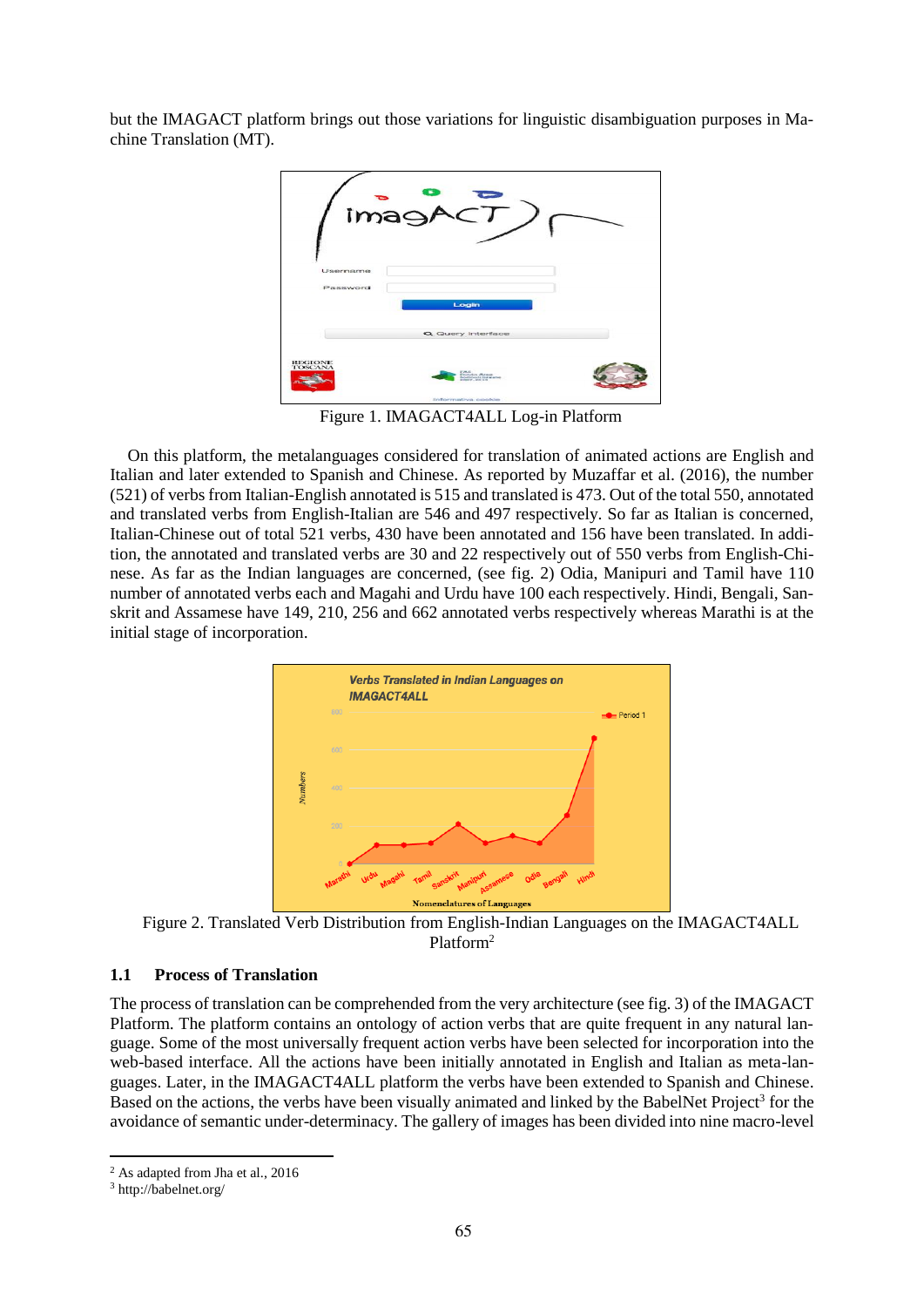categories to incorporate all the action types. While interpreting the animations for translation purposes the decoder can refer to the annotations in the meta-languages. The decoder must be either a native speaker or an L1 speaker of target language (TL) as all the possible interpretations of the verb have to be captured in the respective TL. He must know any of the meta-languages to appreciate the animation. Finally, the output has to be annotated in any natural TL text considering especially the verbs and their valences. One thing an annotator has to keep in account is that he/she is to annotate the verbs in the present imperfective participle form. The arguments of the verbs especially the nomenclature for the human agent has to be specified as according to the commonly occurring named entities of the given output language.



Figure 3. The Architecture of the Translation on the IMAGACT4ALL Platform

For the time being, the process of translation is semi-automated which can be fully automated applying Finite State Automata, applying bilingual corpora of dictionary or any other Machine Learning technique. In this paper, the source language (SL) input considered as the meta-language is English and the TL outputs are in ten Indian languages: Sanskrit, Hindi, Urdu, Odia, Bengali, Manipuri, Tamil, Assamese, Magahi and Marathi. In the following instance (see fig. 4), SL input has been provided in English and Italian and the TL outputs are in ten Indian languages. The input animated image suggests that a lady is hanging her head. Therefore, the input sentence is "Mary hangs her head" which has been translated into Sanskrit as "latA mUrdhAm avanamati/ latayA avashIryate/latA avamUrdhayati", Hindi as "SitA sar jhukAti hai", Urdu as "AfarIna sara jhukAti hai", Odia as "banitA tA muNDaku nuA.Muchi/jhulAuachi", Bengali as "latA mAthA jho.MkAcche/nAmAcche/noyAcche", Manipuri as "Meri makok nonthai", Tamil as "mEri tan talaiyai kIzhE to~ga pOTTaa/~niRkiRaaL", Assamese as "meriYe mura dapiYAiche" and into Magahi as "sitavA muMDI gota ke baiThala halai". So far as the lexical verbal variation is concerned, English has captured two variations as 'hang' and 'drop'. On the other hand, Odia, Bangla and Sanskrit have captured three variations each. Tamil has captured two variations and the rest have annotated one verbal variation each.

#### **2 Typological Features of Verbs in Indian Languages**

In South-Asian languages such as Sanskrit, Hindi, Urdu, Odia, Bengali, Manipuri, Tamil, Assamese, Magahi and Marathi and many others, verbs referring to specific actions pose serious problems for NLP and other linguistic tasks. Action verbs that occur spontaneously in day-to-day communication are highly ambiguous in nature from the semantic perspective and consequently cause disambiguation complexities that are really relevant and applicable to Language Technologies (LT) like MT and NLP (Muzaffar et al., 2016).

The Indian languages considered so far for annotation on the IMAGACT4ALL include three language families from the Indian sub-continent region: The Sino-Tibetan, The Dravidian and the Indo-Aryan (IA). Hindi, Sanskrit, Marathi and Magahi use Devanagari script. Assamese and Bengali use Bengali while Manipuri uses both Bengali and Meithei. Odia, Tamil use their own independent scripts whereas Urdu uses Perso-Arabic.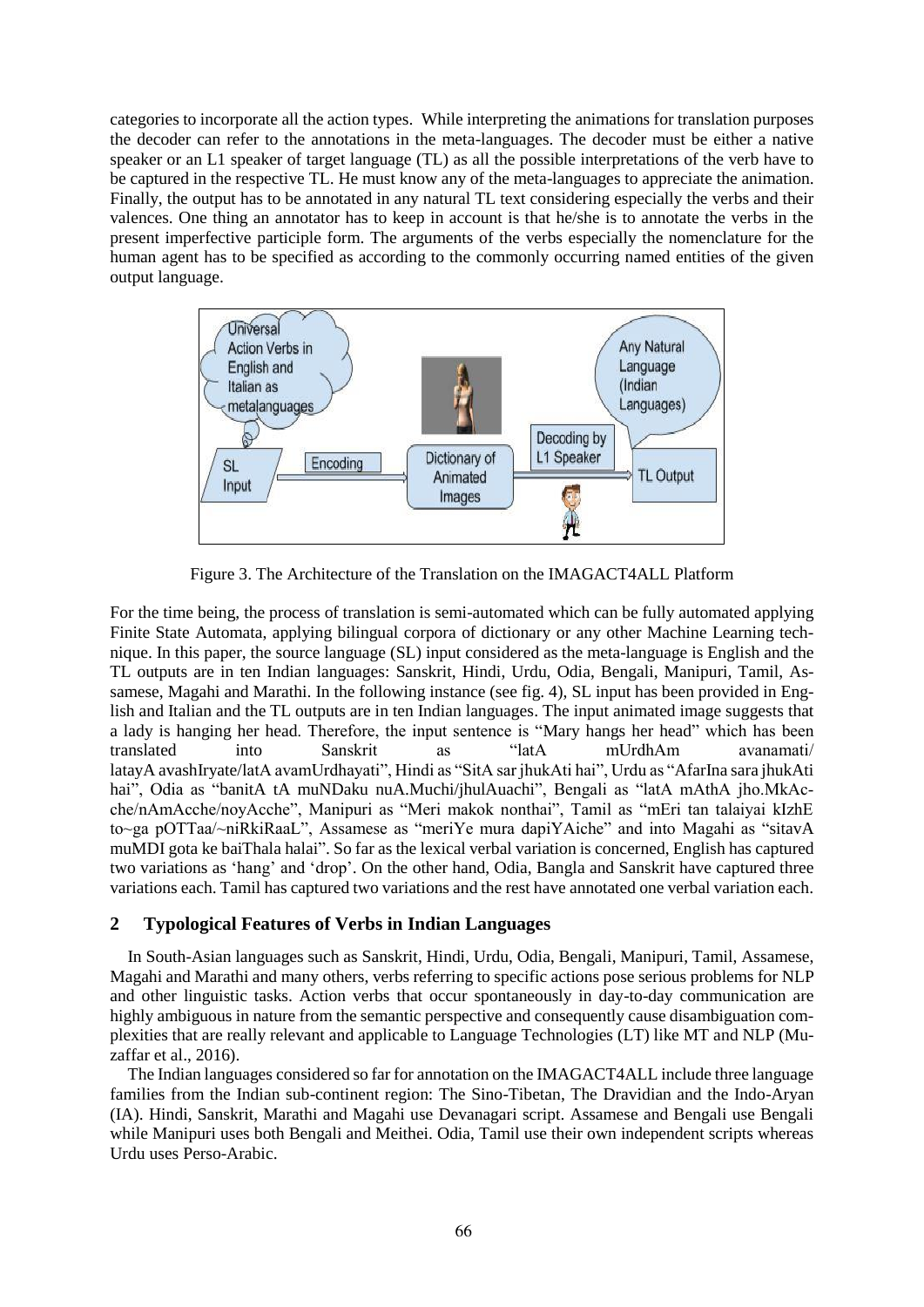With regard to the typological features, Indian languages have both subject-verb agreement and object-verb agreement. Intransitive dative subject is also one of the typological features used by almost all the Indian languages irrespective of their families. Complex predicates (V+V, N+V & JJ+V constructions) (Subbārāo, 2008 & 2012) are used for expressing a single verb translation in English. Similarly, a large number of verbs owes their genesis from Sanskrit which can be observed from lexicon, grammar and literature of the given language under consideration. Besides, Indian languages have also borrowed words from English, Portuguese and French (Jha et al., 2016).

| <b>ID: 17f0d2ba</b>                                          | A            | Corpus verbs Type Lang.                       |               |                     | Caption                |                              |                              |                                         |                                                       |                               |                                       |                               |  |
|--------------------------------------------------------------|--------------|-----------------------------------------------|---------------|---------------------|------------------------|------------------------------|------------------------------|-----------------------------------------|-------------------------------------------------------|-------------------------------|---------------------------------------|-------------------------------|--|
|                                                              |              | 鼺<br>PRO<br>hang                              |               | Mary hangs her head |                        |                              |                              |                                         |                                                       |                               |                                       |                               |  |
|                                                              | n            |                                               |               |                     |                        |                              |                              |                                         |                                                       | <b>SL INPUT</b>               |                                       |                               |  |
|                                                              | 1            |                                               |               |                     | <b>Assigned verbs</b>  |                              |                              |                                         |                                                       |                               |                                       |                               |  |
|                                                              | m            | Transliteration Rejected Lang.<br><b>Verb</b> |               |                     |                        |                              |                              |                                         | Caption                                               | <b>Transliterated caption</b> |                                       |                               |  |
|                                                              |              | far ciondolare                                |               |                     | $\Box$                 | u                            | Marta fa ciondolare la testa |                                         |                                                       |                               |                                       |                               |  |
|                                                              | a            |                                               |               |                     |                        |                              |                              |                                         |                                                       |                               |                                       |                               |  |
| <b>Classes</b>                                               |              | ciondola                                      |               |                     | $\Box$                 | H<br>Marta ciondola la testa |                              |                                         |                                                       |                               |                                       |                               |  |
|                                                              | 1            |                                               |               |                     |                        |                              |                              |                                         |                                                       |                               | TL OUTPUT                             |                               |  |
| Actions referring to<br>the body                             | $\mathbf{o}$ | <b>Competence based verbs</b>                 |               |                     |                        |                              |                              |                                         |                                                       |                               |                                       |                               |  |
| <b>Work done</b>                                             |              | Verb                                          |               |                     | <b>Transliteration</b> |                              |                              | Lang.                                   | Caption                                               |                               |                                       | <b>Transliterated caption</b> |  |
| $-0d$<br>odia                                                | n            | to drop                                       |               |                     |                        |                              | 開                            | Mary drops her head                     |                                                       |                               |                                       |                               |  |
| $\overline{\mathcal{L}}$                                     |              | ঝেঁকানো                                       |               |                     |                        | jho.nkAno                    |                              |                                         | Ba নতা মাথা ঝোঁকাচেই                                  |                               | latA mAthA jho.nkAcche                |                               |  |
|                                                              |              | নামানো                                        |               |                     |                        | nAmAno                       |                              |                                         | $26a$ नज মাথা নামাচেছ                                 |                               | latA mAthA nAmAcche                   |                               |  |
| Save                                                         |              | নোয়ানো                                       |               |                     |                        | noyAno                       |                              |                                         | $Ba$ नज गया त्यायास्त                                 |                               | latA mAthA noyAcche                   |                               |  |
|                                                              |              | नम्                                           |               |                     |                        | nam                          |                              |                                         | Sa तता मूर्धाम् अवनमति                                |                               | latA mUrdhAm avanamati                |                               |  |
|                                                              |              | अवशिरस                                        |               |                     | avashiras              |                              |                              |                                         | Sa लतया अवशीर्यते                                     |                               | latay A avashiryate                   |                               |  |
| Save and back to list                                        |              | सुकाना                                        |               |                     |                        | <b>ihukAnA</b>               |                              |                                         | <b>I</b> Hi सीता ने सिर झका तिया                      |                               | sitA ne sira ihukA livA               |                               |  |
| <b>Displayed languages</b>                                   |              | मूर्ष                                         |               |                     | mUrdh                  |                              |                              |                                         | <u>. Sa</u> लता अवमूर्धयति                            |                               | latA avamUrdhayati                    |                               |  |
| Alt $\Box$                                                   |              | حهكانا                                        |               |                     |                        | <b>ihukAnA</b>               |                              |                                         | آفرین مر جهکارین بیر Ur                               |                               | Afarina sara jhukA rahi hai           |                               |  |
| As assamese: v                                               |              | ତଳକୁ କରିବା                                    |               |                     |                        | taLaku karibA                |                              |                                         | <u>୍କ</u> ୍ରିଟିଏ । ବନିତା ନିଜ ମୁଷକୁ ତଳକୁ କରୁଛି         |                               | banitA nija muNDaku taLaku karuchi    |                               |  |
| Ba bangla:<br>$\overline{\smash[b]{\mathbf{y}}\vphantom{y}}$ |              | ଝ୍ଲେକେନା                                      |               | jhuleibA            |                        |                              |                              | <u>୍କ</u> ୍ରିପ । ବନିତା ତା ମୁଖକୁ ଝୁଲଉଅଛି |                                                       | banitA tA muNDaku jhulauachi  |                                       |                               |  |
| chinese<br>$\Box$                                            |              | ନ୍ସସାଁକଳା                                     |               |                     | nuA nibA               |                              |                              |                                         | <u>୍କ୍ରିକ</u> ଠ d   ବନିତା ତା ମୁଶକୁ ନୂଆଁରଛି            |                               | banitA tA muNDaku nuA nuchi           |                               |  |
| german<br>$\Box$                                             |              | गोतना                                         |               |                     | gotanA                 |                              |                              |                                         |                                                       |                               | sitavA muMDI gota ke baiThala halai   |                               |  |
| 膃<br>danish:<br>$\Box$                                       |              | নোম্বৰ                                        |               |                     |                        | nonthaba                     |                              |                                         | <b>I</b> (মরি মকোক নোছে                               |                               | Meri makok nonthai                    |                               |  |
| 噐<br>english:<br>$\overline{\mathcal{F}}$                    |              |                                               | தொங்க போடுவது |                     |                        | to~ga pODuvatu               |                              |                                         | <sup>டிடர்</sup> மேரி தன் தலையை கீழே தொங்கப் போட்டாள் |                               | mEri tan talaiyai klzhE to~ga pOTTaaL |                               |  |
| spanish<br>⋒                                                 |              | குனிந்து நிற்பது                              |               |                     | kuni~ntu ~niRpatu      |                              |                              |                                         | <b>ப</b> ா மேரி தலைக் குனிந்து நிற்கிறாள்             |                               | mEri talaik kuni~ntu ~niRkiRaaL       |                               |  |
| ш<br>french:<br>∩                                            |              | দণিযোৱা                                       |               |                     | dapiYovA               |                              |                              |                                         | As মেৰিয়ে মূৰ দণিয়াইচে                              |                               | meriYe mura dapiYAiche                |                               |  |

Figure 4. A Translated Specimen on the IMAGACT4ALL Platform

# **2.1 Subject and Object Verb Agreement**

In Indian languages verbs agree with both the subject and the object; provided some conditions are fulfilled. On one hand, in Hindi (Jha et al., 2014), Urdu (Muzaffar et al., 2015; Muzaffar & Behera, 2014) and Marathi, the oblique (both ergative and non-nominative) sentences generally have objectverb agreement while the ergative marker does not entail to the object-verb agreement in Assamese<sup>4</sup>. The rest of the languages (non-ergative) like Sanskrit, Odia (Jha et al., 2014; Behera, 2015; Ojha et al., 2015), Bengali, Magahi (Atreya et al., 2014), Manipuri and Tamil have non-nominative subjects where verbs agree with the object. Below are some of the sentences of subject-verb agreement in imperfective participle and progressive aspect.

For instance,

- (1) (Hindi) rAMa TopI ko khU.MTI pe laTakA-tA hai Ram-3.MSG.NOM. hat PP hook PP hang-3MSG.IMPFV. is-PRS. "Ram hangs the hat on the hook."
- (2) (Assamese) meriYe posTAra-khana matak-Aiche Marry-3.FSG.ERG poster-CL roll-3.SG.PROG.PRS. "Marry is rolling up the poster."
- (3) (Magahi) citThIa nai likh-ala jA hai Letter-3.FSG.NOM not write-PASS go is-PRS. 'Letter is not being written.' (Atreya et al., 2014)
- (4) (Odia) dishArI Chabiku Abaddha karuaChi

<sup>4</sup> Ergativity is non-functional in terms of agreement in Assamese.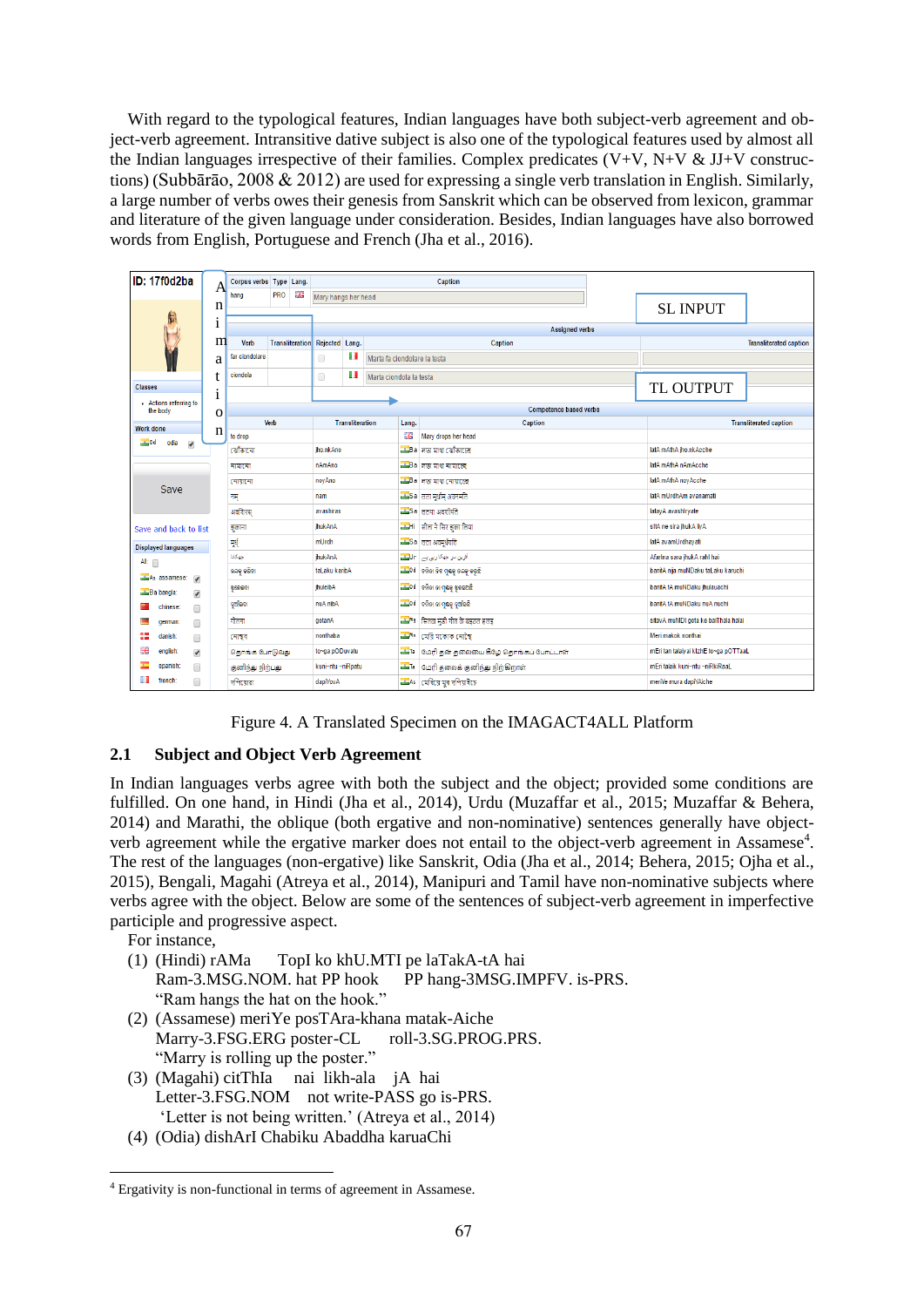Dishari-3.FSG.NOM picture surround do-3.SG.PROG.PRS. "Dishari is surrounding/wrapping the picture."

(5) (Manipuri) imA-na haujika cAk thong-li. my mother-3.FSG.NOM. now meals cook-3.SG.PROG.PRS "My mother is cooking meals now." (Manjulakshi and Devi, 2013)

# **2.2 Present Imperfective Participle**

In Indian languages the imperfective participles are formed with the addition of inflected phonemes and morphemes (IA languages and Sino-Tibetan) and agglutinated morphemes (Dravidian). In most of the Eastern IA languages, the verbal string for the imperfective participle is one inflected string. For languages like Hindi, Urdu, Magahi and Marathi the string consists of two verbs (main + auxiliary). For Tamil, it is of one string which includes the agglutinated morphemes for PN and TAM features. In the instance below, for Tamil the agglutinated morpheme /ya/ is suggestive of the number, tense and aspect. Similarly, in Odia the /e/ phoneme is referent to the number, tense and aspect. In Hindi and Urdu, the root verb /pa.Dh/ takes /tA/ verbal suffix to express person, number, gender and aspect.

- (6) (Tamil) nAna velai cey-ya I-1.SG.NOM. the work do-SG.PRS.IMPFV. "I do the work."
- (7) (Odia) sItA tAraku mo.De Sita-3.FSG.NOM wire-ACC bend-SG.PRS.IMPFV "Sita bends the wire."
- (8) (Hindi-Urdu) rAhula kitAba pa.Dha-tA hai Rahul-3.MSG.NOM. book read-3.MSG.IMPFV is-PRS "Rahul is reading the book."
- (9) (Magahi) gItA apanAra laikabAna para dhiyAna deba haI Geeta her children attention on give-IMPFV be-PRS. "Geeta pays attention to her children." (Rakesh and Kumar, 2013)

### **2.3 Complex Predicates**

Complex predicates (Subbārāo, 2008, 2012) are one of the interesting phenomena in Indian languages. They encapsulate both the compound and conjunct verbs. The compound verbs are those which comprise of a main verb (compound) or a nominal/adjectival component (conjunct) followed by an auxiliary having the function of an 'intensifier, explicator, operator or vector' (Masica, 1993). According to him and Abbi (1991), the auxiliaries are so called because they explicate the meaning of the complete action bearing the TAM and concord markers.

(10) (Hindi-Urdu) (Muzaffar et al., 2015 & Muzaffar et al., 2016) Compound (V+ V) /KhA liyA/, /mAra DAlanA/, /de denA/, /to.Da diyA/ etc. Conjunct (N/JJ + N) /BharosA karanA/, /pariwartana karanA/, /Khusha honA/, /mazabUr honA/ etc.

(11) (Magahi) (Rakesh and Kumar, 2013)

**Compound** rAma Chata se gira gelaI (fell down) "Ram fell down from the roof." **Conjunct** okAr GharwA hama kala sAfa karale (cleaned) haliAI I cleaned his/her room yesterday."

(12) (Odia) (Jha et al., 2014) Compound /mAri debA/, /hasi uThibA/, rAgI jibA/, /uThi pa.DibA/ etc. Conjunct /BharasA karibA/, /duKhI hebA/, /nAca karibA/, /Bhadra hebA/, /saPhA hebA/ etc.

### **2.4 Dative Subjects**

The dative subject (Subbārão, 2008 & 2012) or the non-nominative subject or the Indirect Construction<sup>5</sup> is the experiencer rather than the nominative or ergative agent in Indian languages. One of the NPs

<sup>5</sup> Masica uses 'indirect construction' as a term derived from the traditional description.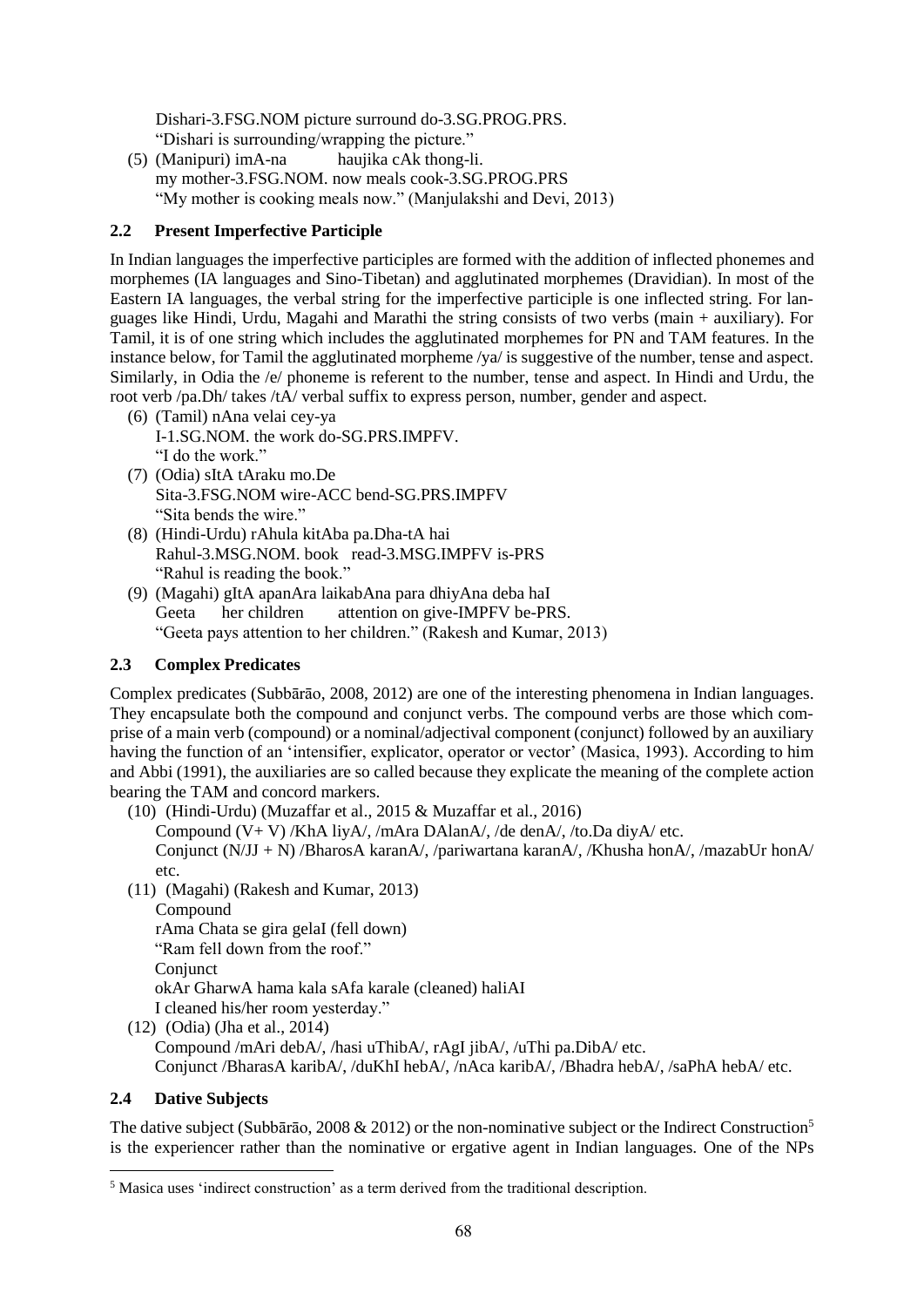which is the main candidate for the syntactic role subject gets the dative case. In Bengali, Assamese and Oriya it is also marked by the genitive case in most of the circumstances (Masica, 1993). But from the instance exemplified in the following example (14), it is quite evident that Odia does not apply genitives for expressing dative subject experiencer. Therefore, they should not be confused with each other. According to Masica (1993), 'experience' includes (a) the physical conditions and sensations like feeling cold, feeling sleepy, feeling hungry or thirsty etc., (b) psychological or mental states like liking and perceiving, (c) wanting or needing (d) obligation or compulsion (e) having kinship relations and (f) external circumstances or events that are not controlled by dative subjects.

- (13) (Hindi-Urdu) muJha-ko miThAIAM pasanda haiM I-DAT sweets-3.FSG. like-3.PL.IMPFV.PRS "I like sweets."
- (14) (Odia) mote bhoka lAg-u-Chi I-DAT hunger-3.SG.NOM feel-3.SG.PROG.PRS "I am feeling hungry."
- (15) (Bengali) amAr triSnA peyeChile (Masica, 1993) I-GEN thirst-3.SG.NOM drink- 3.SG.PRFV.PST "I was thirsty."
- (16) (Assamese) mora bhoka lAgisil (Masica, 1993) I-GEN hunger-3.SG.NOM feel-3.SG.PRFV.PST "I was hungry." Or "I felt hungry."

# **3 Challenges in Translation of Verbs**

When an annotator annotates the verbs observing the dictionary of animated images, they are confronted with some barriers. The barriers are owing to the fact that issues such as ambiguously annotated illustrations, verbal polysemy, affordances, valence and thereby semantic discrepancy persist. Although much care has been taken into account to avoid the semantic discrepancy on the platform, there is still a place for ambiguity. Some of the nomenclatures have been taken from the paper by Muzaffar et al., (2016).

# **3.1 Ambiguity in Visual Illustrations**

When the images themselves are equivocal, ambiguous and misleading they are included in this category. In other words, owing to the fact that the action verbs are wrongly encoded as 3d animations, the L1 annotators are confronted with ambiguity issues which thereby paves the way for disambiguation challenges. If one observes the figure no. 4 above and the below images, the English verbal lemma of which is 'to hang' or 'to drop' has been interpreted with deviant annotations in the SL English. Because hanging, waving and dropping of head bear several semantic, pragmatic and discourse consequences. Therefore, the annotations in Indian languages vary and sometimes they get deviant. Analogously, the instances exemplified in the following section point to the fact that verbs like rotate, spin and turn (refer to section 3.2) have invariably been annotated for all the actions. One can observe that both the images are annotated as 'to hang' and 'to incline' in English that have further been annotated as the Hindi cognates of 'jhukAnA' in other Indian languages. Therefore, in most of the Indian languages the distinction between 'to tilt' and 'to hang' the head is clearly marked.



Figure 5. Illustrations for 'to hang'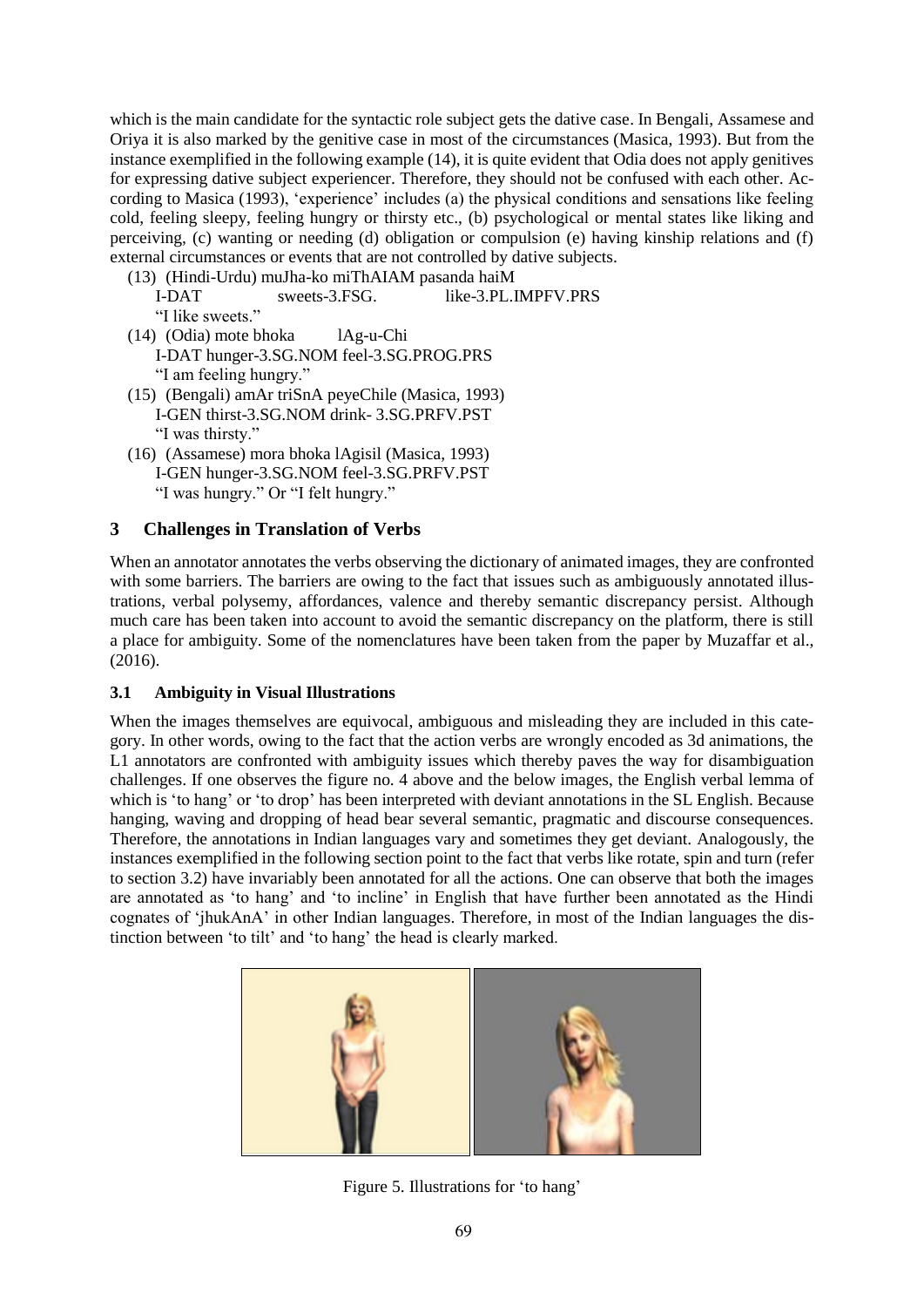### **3.2 Verbal Polysemy and Semantic Discrepancy**

When one visual illustration of action refers to more than one verb and several animated actions refer to one verbal string they are categorized under this category. This issue behaves as a bottleneck so far as the annotation of actions is concerned for annotators. The verb 'to turn' with the id number 51ad2030 has been interpreted by Indian L1 speakers differently. In Sanskrit, the number of variations (for e.g. arda, shuka, narda, cala, gacha etc.) has amounted to thirty which is due to the over-interpretation and over-generalization by the annotators. The other languages that have captured variations are Hindi (mu.DanA, ghumanA), Urdu (mu.DanA and ghUmanA), Odia (ghuribA, bulibA) and Bengali (ghorA, pherA) with two variations each. The ambiguity arises as all the illustrations suggest a single verbal lemma 'to spin' or 'to rotate' or 'to turn' which is also quite evident from the languages of the Indian counterpart. It is further quite evident in the Italian language itself where 'girare' has been translated from the infinitive 'to turn'.



Figure 6. Images for 'to turn'

In all the images illustrated in the following, the sense of 'wiping' has been captured. Thus a single verb 'to wipe' has been used to refer to a series of actions that more or less are equivalent from the perspective of their meaning.



Figure 7. Illustrations for 'to clean'

Similarly, all these below images suggest the English verb 'to roll' or 'roll up' that have been translated differently by Indian languages (as in Hindi-Urdu lu.DhakAnA for the first two images (left-right), mo.DanA for the next two images and ghumAnA for the final two images.

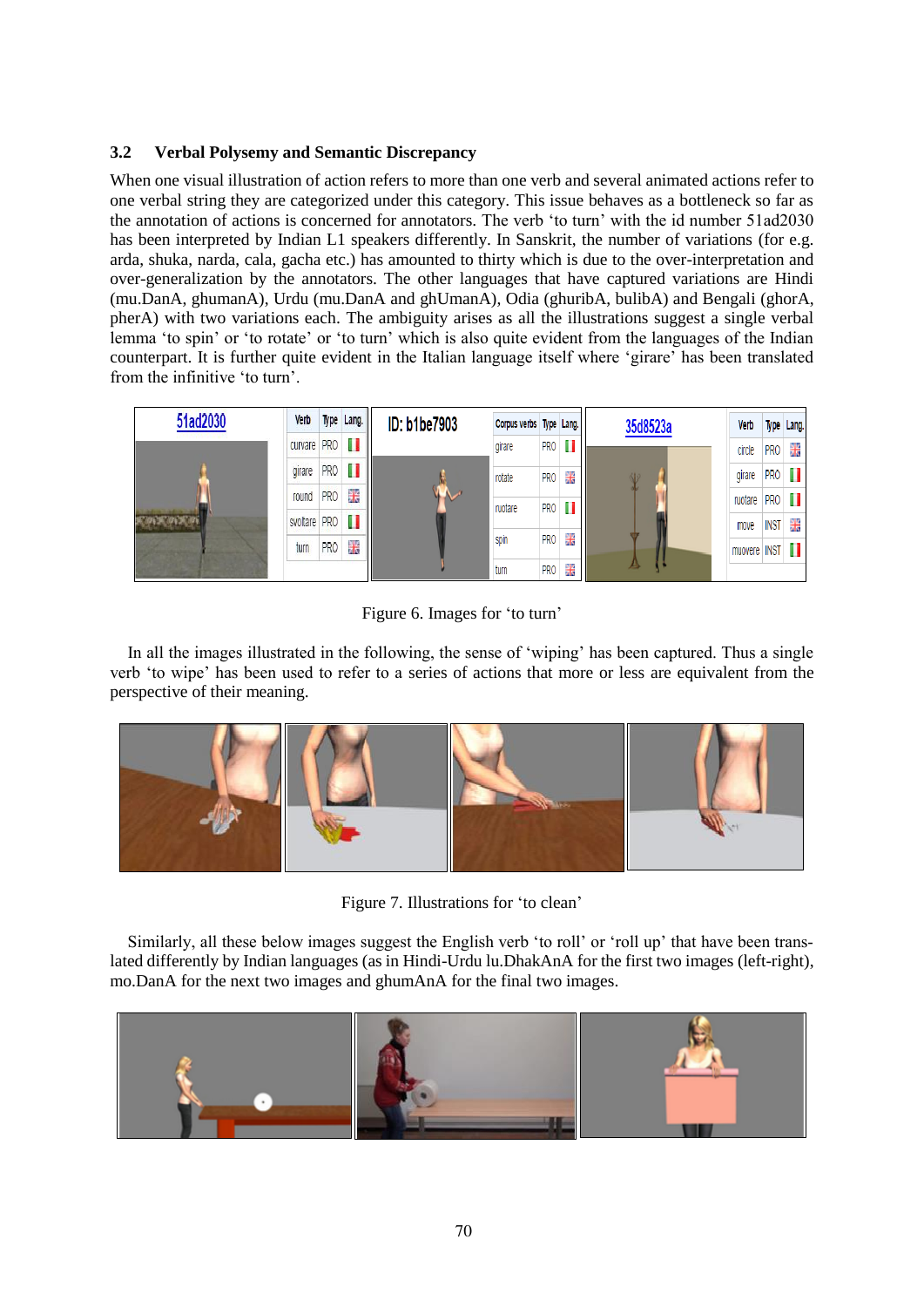

Figure 8. Illustrations for 'to roll'

### **3.3 Affordances**

Results demonstrate the fact that pragmatic information (affordances) is more relevant than semantic information in assigning the appropriate interpretation to sentences. The theory of affordances establishes a co-relation between the action and the perception by the annotator (De Felice, 2014). Taking into consideration the affordances like the shape and size of the objects, facial expressions, actions referring to the body, movement, modification of the object, deterioration of an object, force on an object, change of location, setting relation among objects and actions in the intersubjective space (Moneglia et al., 2014b; Panunzi et al., 2014; Moneglia et al., 2014a), verbs can be annotated exactly and all the action images have been categorized on this basis.

On the basis of grasping the shape and size of the objects, grasping has been divided into four major categories (De Felice, 2014): one hand grasp, both hand grasp, grasp with part and grasp with instrument. The first category includes grasping the objects whose size and shape must not exceed two-three fingers as two fingers will be needed to hold them by bending (for example, holding a lighter, a pen etc.). The following category represents grasping the objects not necessarily on the basis of size and shape as it may expand in the case of holding a baby with both the hands. The third category includes the grasping of the objects the size of which exceeding the hand size; as for instance holding a suitcase or any human being. The final division discusses the grasping of the objects that are handled with another recipient. For instance, when we talk of a fluid (water, oil) or solid (ice cubes) substance it is obvious and suggestive of the fact that we are taking assistance of some other instrument. Thus, we are taking the help of a glass (of beers or cubes) or bowl (of milk) as instruments for carrying them. Therefore, an annotator needs to take into account both the semantic and pragmatic knowledge while translating.

# **3.4 Factors of Verb Selection Preferences**

All the actions on the IMAGACT4ALL platform can broadly be categorized into two action types: transitive and intransitive considering the semantic aspect of the language and the valence the verb takes as arguments. Furthermore, the transitive verbs can be classified as mono-transitive and di-transitive verbs. There are several action illustrations that are intransitive and hence one needs to consider the argument of the verb as its forms are dependent on the transitivity of the sentence; especially in Indian languages here.

The verb 'to roll' in the exemplary animations has to be annotated taking into consideration the arguments of the verb. Although there is no change of the verbal string (rolling) of the English annotation, the very information of causation is encoded in the verbal string in Indian languages. So, the annotations for the same string in Hindi-Urdu become 'lu.DhakanA' (intransitive) and 'lu.DhakAnA' (transitive). In Odia 'roll' becomes (ga.Duachi and ga.DAuachi), Sanskrit (ghurNati & ghurNayati), and Assamese (ghurigaiche & ghurAidiche)<sup>6</sup>.

<sup>6</sup> The rest of the examples in Odia, Sanskrit and Assamese follow the same chronological order (intransitive & transitive) as in Hindi-Urdu.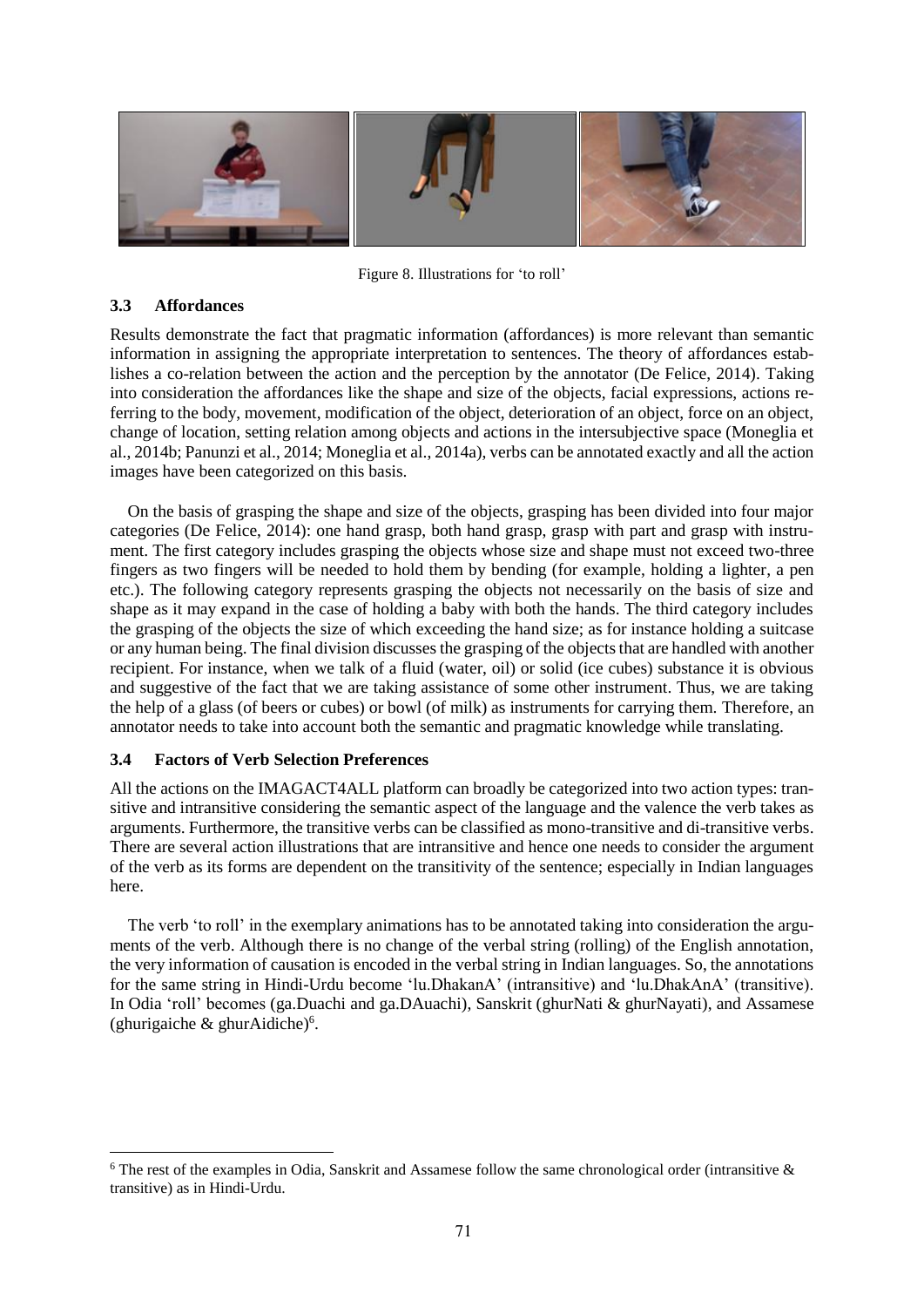

Figure 9. Illustrations for 'to roll' on a Surface

# **4 Scope and Implications for Theoretical and Machine Translation**

The IMAGACT platform generates a huge amount of new horizons of knowledge for Lexicography, Language Typology and Translation Theory (Moneglia, 2011) in linguistics. So far as the theoretical translation is concerned, it bears an enormous amount of consequences as the L1 translator or decoder directly involves in the process of translation. Since the input is provided in both the orthographic annotation and 3d prototypic animated images, there should not be any divergence or discrepancy with respect to translating SL text into the TL. In spite of the encoded text in both the forms there still has some room for ambiguity. All the ambiguities pertaining to both processing of the translation and their interpretations have been provided from different perspectives in the present paper.

With regard to Machine Translation, there are a few points that are noteworthy to be made here. The IMAGACT platform has been a repository of verbs and their animated images. The repository of verbs can be made automated from translating SL text to TL text. This will facilitate the process of automatic translation of verbs without the assistance from the native speaker. Consequently, we are certain that this will provide efficient results as the annotation concerns only present imperfective participle finite verbs. Furthermore, the platform can also be made Text-speech and Speech-text translation among languages belonging to various families. In doing so, the bilingual dictionary of verbs (Panunzi et al., 2014) can play a significant role when we reach at level with fair number of verbal annotation. Although prototypic scenes are not computable objects the verbal database can be exploited to disambiguate which will pave the way for new generation computational tools for MT (Moneglia, 2011). Therefore, this will definitely be quite beneficial for disambiguating action verbs as no any other platform exists which is solely dedicated to action verbs and their translations.

# **5 Conclusion**

In the very introductory section, we have discussed about the IMAGACT platform, the languages that have been annotated so far and the architecture of the process of translation. In the following section, the typological features pertaining to verbs in Indian languages have been discussed in detail. The features such as subject-verb agreement, the present imperfective participle, complex predicates and dative subjects have been provided due emphasis on inter-familial and intra-familial contrast with English and other Indian languages. The third section throws much light on the challenges such as ambiguity in visual illustrations, verbal polysemy and semantic discrepancy, affordances and factors of verb selection preferences. The final section lays emphasis on making the platform an automatic translator of verbs using the annotated bilingual dictionary of verbs.

# **Acknowledgements**

We acknowledge the IMAGACT team in the University of Florence for developing the multilingual platform.

# **References**

Anvita Abbi. 1991. Semantics of Explicator Compound Verbs. In *South Asian Languages, Language Sciences*, *13:2,* 161-180.

Atanu Saha & Bipasha Patgiri. 2013. Ergativity in Axomiya. *Language in India*, *13*(12).